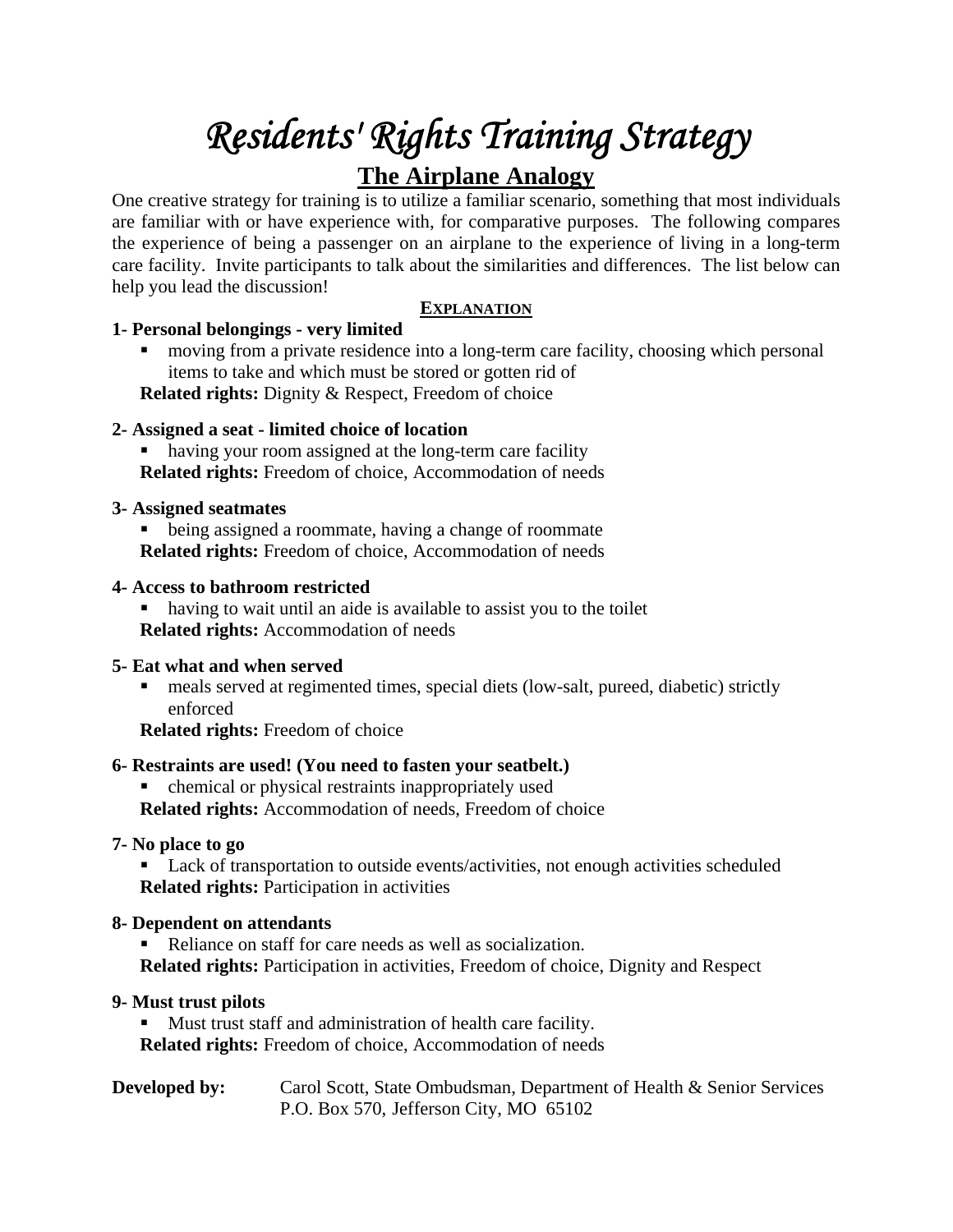# **WHY DON'T RESIDENTS EXERCISE THEIR RIGHTS?**

- $\mathscr V$  Residents are intimidated by the idea of appearing in any way to criticize the nursing facility's staff or policies.
- $\mathscr V$  Most residents do not know they have specified rights and do not know what their rights are in a long-term care facility.
- $\mathscr V$  Most residents do not even think about their problems and concerns in any context related to their "rights".
- $\mathscr V$  Residents feel they have very few opportunities to exercise control over their lives.
- $\mathscr V$  Residents have few relationships with which to practice interactive or assertiveness skills or to negotiate their rights.
- $\mathscr V$  Even residents who are aware of their rights must choose their "battles" and often put up with daily violations of their individuality and dignity because:
	- a) It requires too much strength to challenge each encounter;
	- b) They are easily labeled troublemakers;
	- c) They are dependent for their care on those very people who may be the violators, and they are, therefore, hesitant to criticize them, and;
	- d) Often they experience a sense of defeatism.
- $\mathscr V$  Residents' autonomy is undermined from the start by the very fact that most residents would rather not be in a facility; many did not have much of a role or choice in the decision to be there, and most have no other options.
- $\mathscr I$  Since many of the rights are violated as a part of the daily facility routine they have come to accept, most residents would never articulate them as rightsrelated problems or problems that anything can be done about.
- $\mathscr$  Many residents face a tension between their desire for independence and their need for assistance.
- $\mathscr V$  Residents often feel more comfortable championing another's problem than asking for help themselves.
- $\mathscr V$  Residents face physical, emotional, psychological, social, and mental disabilities that make it difficult for them to voice their concerns.